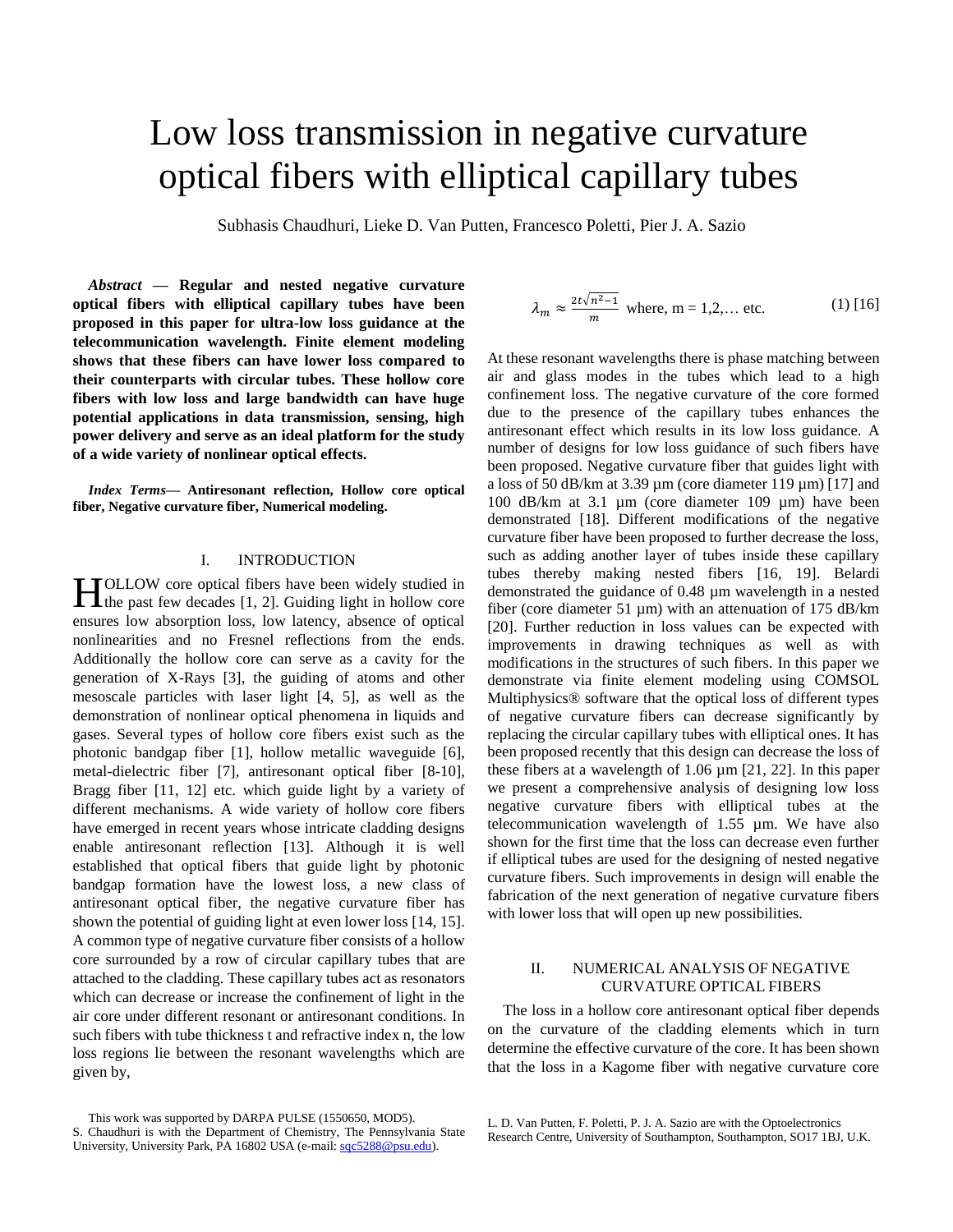boundary decreases with the increase in the curvature of the cladding elements [23]. This is on account of the fact that on increasing the curvature, the coupling between core and cladding modes decreases enabling more power to be confined in the core which results in an overall decrease in loss [24]. Similar effect has been observed in hollow core fibers with "icecream cone" cladding elements as well [25]. Thus increasing the curvature of the cladding elements in fibers with negative curvature core results in overall decrease of loss. One way of achieving this is to alter the sizes of the circular cladding tubes in a negative curvature fiber. This impacts the effective curvature and thereby changes the overall guidance properties [25]. However, this change can be more pronounced if the circular tubes are replaced by elliptical ones. The major and minor axes (we define major axis as the axis that points radially towards the center of the fiber and the minor axis is perpendicular to it as shown in Fig. 1) of an ellipse can be tuned to change its curvature thereby having a more significant effect on the guidance properties which can lead to a lower loss than that attained by circular tubes.



tubes respectively). Blue regions are silica and the grey regions are air.

Using COMSOL modeling perfectly-matched layer boundary conditions are met to calculate the confinement loss of the  $HE_{11}$  mode accurately. Elliptical tubes have more parameters that can be varied compared to circular tubes, by using different values for the major and minor-axes. Other parameters that can be varied to optimize the design of the structure are the core size, the number of ellipses and the tube thickness. In this study these parameters are chosen to obtain antiresonance and thus low loss at 1.55 µm. Both the core diameter and the major axes of the ellipses have been fixed at 30 µm while the other parameters have been varied. The number of ellipses that can be accommodated in the fiber can be increased by decreasing the minor axes i.e. making them slimmer. Fig. 2a shows the effect of varying the size of minor axes on the loss at a wavelength of 1.55 µm. Although, equation 1 primarily determines the antiresonance window that leads to low loss in a fiber with particular tube thickness, the effective curvature of the core has a profound impact on determining that loss. Thus, the sizes, shapes, number and area occupied by the cladding elements (these determine the effective curvature of the core) and the antiresonant conditions together determine what value of tube thickness would give the lowest loss at a particular wavelength. This leads to the slight difference in tube thickness value (between different fibers with different geometry) that would give lowest possible loss at any particular wavelength. At 1.55 µm the lowest loss in a fiber with 10 cladding tubes is obtained when the tubes have thicknesses of 0.56 µm which is also the lowest loss among all the different fibers as illustrated in Fig. 2a.

As the number of ellipses increase, they occupy more area surrounding the core and the loss goes down significantly. To accommodate more ellipses, the sizes of the minor axes need to decrease. However, decreasing the minor axes too much lead to an increase in loss as is evident from Fig. 2a and hence both the Fig. 1. Illustration of negative curvature fibers with elliptical tubes (8 and 10 number of ellipses and the sizes of minor axes need to be



Fig. 2. a) Dependence of loss on the size of minor axis for different number of elliptical tubes in the fiber at a wavelength of 1.55 µm. The sizes of major axes have been kept constant at 30 µm. On increasing the minor axes beyond 16.5 µm and 13 µm for 10 and 12 ellipses respectively, the tubes contact each other. The thicknesses of the tubes have been kept constant at 0.56 µm which gives the lowest loss for the fiber with 10 tubes at 1.55 µm. These thicknesses can be altered to give lower loss for the fiber with lesser cladding tubes but that will still not give lower loss than the fiber with 10 tubes. b) Wavelength dependent loss when the number of elliptical and circular tubes are varied in the fiber. The core diameter, major axes, minor axes and tube thicknesses have been kept constant at 30 µm, 30 µm, 16.5 µm and 0.56 µm for all the fibers with elliptical tubes. For the fibers with circular tubes, the core diameters have been fixed at 30 µm while the radii of the tubes have been varied accordingly. The thicknesses of the circular tubes have been kept at 0.42 µm to give lowest loss at 1.55 µm wavelength [16].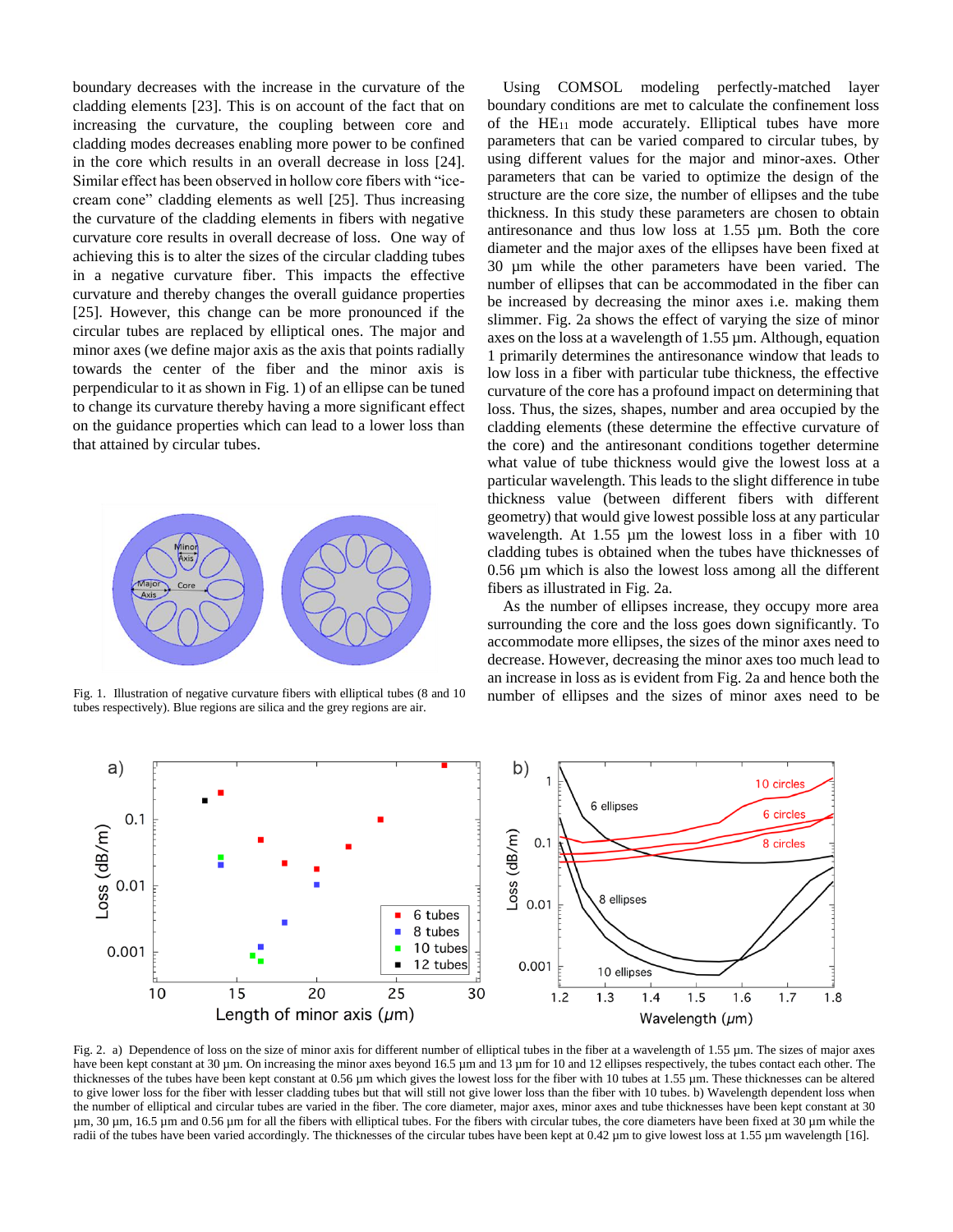considered whilst designing the fiber. In Fig. 2b it is shown that a fiber with 10 ellipses (major axes of the ellipses 30 µm and the minor axes  $16.5 \mu m$ ) gives the lowest loss. The fiber with 10 ellipses has a loss value at 1.55 µm that is 2 orders of magnitude less than the fiber with circular tubes with the same core size [16]. Decreasing the minor axes of the ellipses further would lead to touching cladding tubes, which increases the transmission loss as shown in Fig. 3. However, this increase in transmission loss is not as pronounced as is in the case of a fiber with circular cladding tubes [17]. Regions of contact between the capillary tubes can be considered as additional resonators which increase the overall loss. Due to the increased curvature the fiber with elliptical tubes have less power going into the tubes. Therefore, even if the capillaries come in contact with each other the power in the glass tubes increase by a smaller amount as compared to circular tubes.



Fig. 3. Wavelength dependent loss for fiber with 10 tubes. When the sizes of minor axes are 16.5 µm the tubes are separated, however when they are increased to 17 µm they come in contact with each other which increases the loss as shown in the figure. The major axes have been kept constant at  $30 \mu m$ .



Fig. 4. Wavelength dependent loss when the sizes of the nested tubes are varied. The sizes of the larger outer tubes have been kept constant at 30  $\mu$ m (major axis) and 16.5 µm (minor axis). Inset shows the structure of a nested fiber

Recent modeling [16, 19, 26] and subsequent fabrication [20] have shown that adding another circle inside each tube i.e. making nested negative curvature fiber drastically decreases the loss. We have studied the transmission loss for nested elliptical tubes and found a decrease in transmission loss, as shown in Fig. 4. The core size of the fiber has been kept fixed at  $30 \mu m$ diameter. Keeping the outer ellipses with a major axes of 30 µm and minor axes of 16.5 µm, the effect of the sizes of the inner ellipses has been studied. Inner ellipses with axes sizes of 10  $\mu$ m and 10  $\mu$ m (making them circular) or 10  $\mu$ m and 8  $\mu$ m, give almost similar low loss at  $1.55 \mu m$  as shown in Fig. 4 which is much lower than those of nested fibers with circular tubes [16]. Again, touching cladding tubes lead to an increase in transmission loss as shown in Fig. 5. The nested ellipses in the cladding lead to a low loss and a wide transmission window not only in the near infrared, but also in the visible and UV region of the spectrum, as shown in Fig. 6.



Fig. 5. Wavelength dependent loss showing the increase in loss for a nested fiber when the outer tubes touch each other i.e. when the sizes of minor axes are increased from 16.5 to 17  $\mu$ m. Inner tubes have been made circular with diameters of 10  $\mu$ m

#### III. CONCLUSION

Negative curvature fibers with elliptical tubes can give low loss guidance over a broad wavelength region. In this paper we have concentrated on getting an efficient design for light guidance at 1.55 µm and hence the thicknesses of the tubes were chosen as 0.56 µm. This tube thickness can be changed to shift the high transmission region to other parts of the spectrum depending on the applications. Along with the tube thickness, other design parameters can also be varied to obtain low loss from UV to IR regions.

The negative curvature fiber has low loss and a much broader transmission bandwidth as compared to photonic bandgap fiber [16]. These features make the negative curvature fiber highly advantageous with tremendous potential applications at wavelengths spanning from UV to mid IR [27-31]. This opens up numerous possibilities for potential applications such as data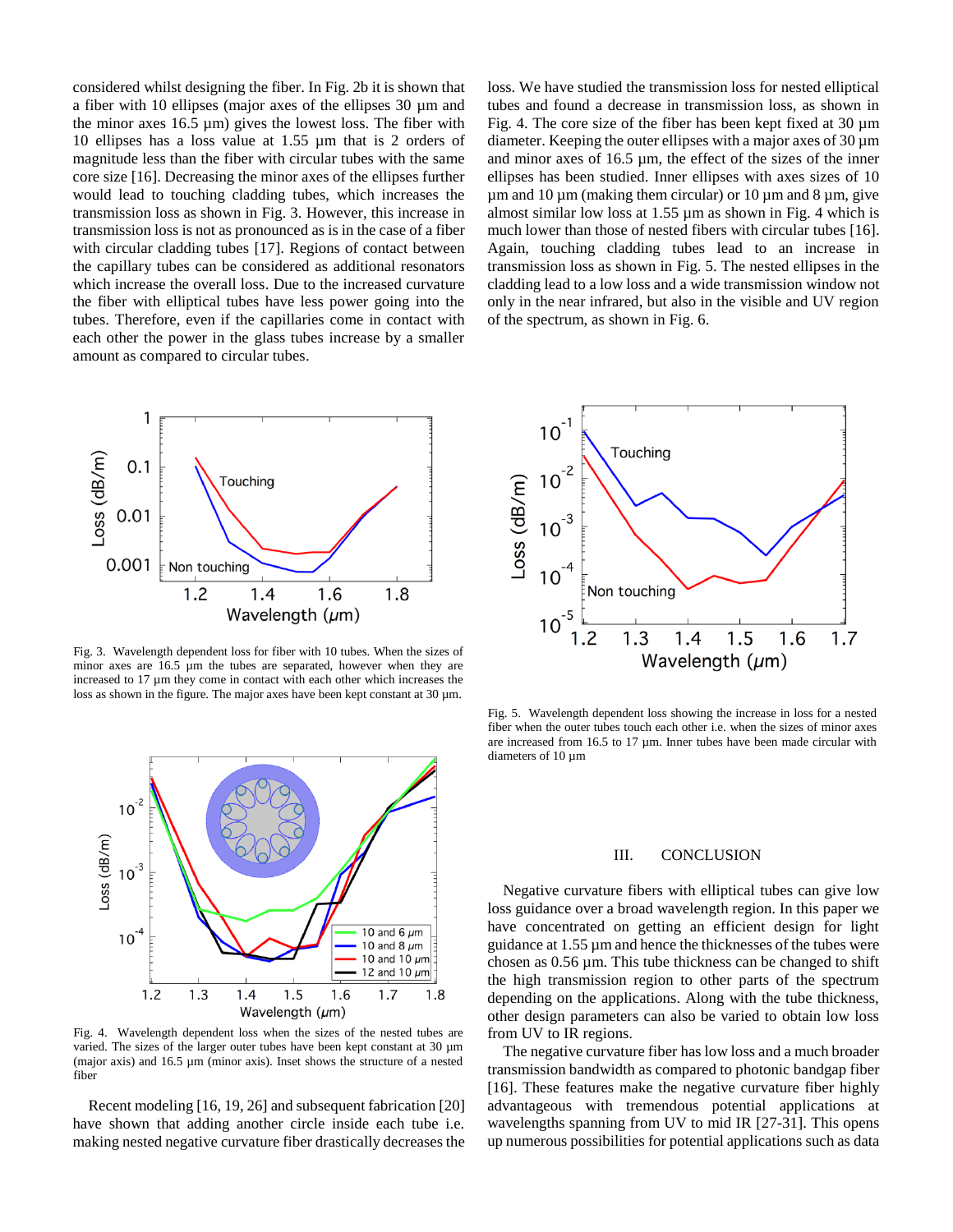

Fig. 6. Wavelength dependent loss of a nested negative curvature fiber with elliptical tubes. The core size is 30 µm. Size of the major and minor axes of the outer tubes are 30 µm and 16.5 µm while the inside nested tubes are 10 µm and 8 µm respectively. Thicknesses of the tubes are 0.56 µm

transmission, sensing, high power delivery etc. Fused silica [14, 17] and chalcogenide negative curvature fibers [32] with low optical loss in near and mid infrared respectively have already been demonstrated, which can come down further by replacing the circular capillaries with elliptical ones. The fabrication of these fibers with elliptical tubes is challenging, however with extrusion or stack-and-draw, it would be possible to fabricate a preform for this structure. It has been shown that varying the tension during preform fabrication process of fibers with circular cladding tubes, can lead to their elongation [33]. Interplay between the viscosity of glass and tension during the drawing process needs to be studied in order to draw these fibers. The drawing process also has to be conducted carefully to avoid the elliptical elements expanding into circles. However, the benefits of obtaining low loss over such a wide range of wavelengths should encourage further research in this area.

#### ACKNOWLEDGMENT

We would like to acknowledge Prof John Badding for helpful suggestions.

#### REFERENCES

- [1] J. C. Knight, J. Broeng, T. A. Birks, and P. S. J. Russel, "Photonic band gap guidance in optical fibers," *Science,* vol. 282, pp. 1476-1478, Nov 20 1998.
- [2] R. F. Cregan, B. J. Mangan, J. C. Knight, T. A. Birks, P. S. Russell, P. J. Roberts*, et al.*, "Single-mode photonic band gap guidance of light in air," *Science,* vol. 285, pp. 1537-1539, Sep 3 1999.
- [3] A. Rundquist, C. G. Durfee, Z. H. Chang, C. Herne, S. Backus, M. M. Murnane*, et al.*, "Phase-matched generation of coherent soft X-rays," *Science,* vol. 280, pp. 1412-1415, May 29 1998.
- [4] M. J. Renn, D. Montgomery, O. Vdovin, D. Z. Anderson, C. E. Wieman, and E. A. Cornell, "Laser-Guided Atoms in Hollow-Core Optical Fibers," *Physical Review Letters,* vol. 75, pp. 3253-3256, Oct 30 1995.
- [5] M. J. Renn, R. Pastel, and H. J. Lewandowski, "Laser guidance and trapping of mesoscale particles in hollow-core optical fibers," *Physical Review Letters,* vol. 82, pp. 1574-1577, Feb 15 1999.
- [6] E. A. J. Marcatili and R. A. Schmeltzer, "Hollow Metallic + Dielectric Waveguides for Long Distance Optical Transmission + Lasers," *Bell System Technical Journal,* vol. 43, pp. 1783-1809, 1964.
- [7] J. A. Harrington, "A review of IR transmitting, hollow waveguides," *Fiber and Integrated Optics,* vol. 19, pp. 211-227, Jul-Sep 2000.
- [8] F. Yu, W. J. Wadsworth, and J. C. Knight, "Low loss silica hollow core fibers for 3-4 µm spectral region," *Optics Express,* vol. 20, pp. 11153- 11158, May 7 2012.
- [9] A. Hartung, J. Kobelke, A. Schwuchow, J. Bierlich, J. Popp, M. A. Schmidt*, et al.*, "Low-loss single-mode guidance in large-core antiresonant hollow-core fibers," *Optics Letters,* vol. 40, pp. 3432-3435, July 15 2015.
- [10] P. Uebel, M. C. Günendi, M. H. Frosz, G. Ahmed, N. N. Edavalath, J.-M. Ménard*, et al.*, "Broadband robustly single-mode hollow-core PCF by resonant filtering of higher-order modes," *Optics Letters,* vol. 41, pp. 1961-1964, May 1 2016.
- [11] B. Temelkuran, S. D. Hart, G. Benoit, J. D. Joannopoulos, and Y. Fink, "Wavelength-scalable hollow optical fibres with large photonic bandgaps for CO<sup>2</sup> laser transmission," *Nature,* vol. 420, pp. 650-653, Dec 12 2002.
- [12] S. Chaudhuri, J. R. Sparks, R. R. He, and J. V. Badding, "Hollow core silicon-silica Bragg fiber," *2015 Conference on Lasers and Electro-Optics (Cleo),* 2015.
- [13] N. M. Litchinitser, A. K. Abeeluck, C. Headley, and B. J. Eggleton, "Antiresonant reflecting photonic crystal optical waveguides," *Optics Letters,* vol. 27, pp. 1592-1594, September 15 2002.
- [14] A. D. Pryamikov, A. S. Biriukov, A. F. Kosolapov, V. G. Plotnichenko, S. L. Semjonov, and E. M. Dianov, "Demonstration of a waveguide regime for a silica hollow - core microstructured optical fiber with a negative curvature of the core boundary in the spectral region  $> 3.5 \mu m$ , *Optics Express,* vol. 19, pp. 1441-1448, Jan 17 2011.
- [15] F. Yu and J. C. Knight, "Negative Curvature Hollow-Core Optical Fiber," *Ieee Journal of Selected Topics in Quantum Electronics,* vol. 22, Mar-Apr 2016.
- [16] F. Poletti, "Nested antiresonant nodeless hollow core fiber," *Optics Express,* vol. 22, pp. 23807-23828, Oct 6 2014.
- [17] A. N. Kolyadin, A. F. Kosolapov, A. D. Pryamikov, A. S. Biriukov, V. G. Plotnichenko, and E. M. Dianov, "Light transmission in negative curvature hollow core fiber in extremely high material loss region," *Optics Express,* vol. 21, pp. 9514-9519, Apr 22 2013.
- [18] W. Belardi and J. C. Knight, "Hollow antiresonant fibers with low bending loss," *Optics Express,* vol. 22, pp. 10091-10096, April 21 2014.